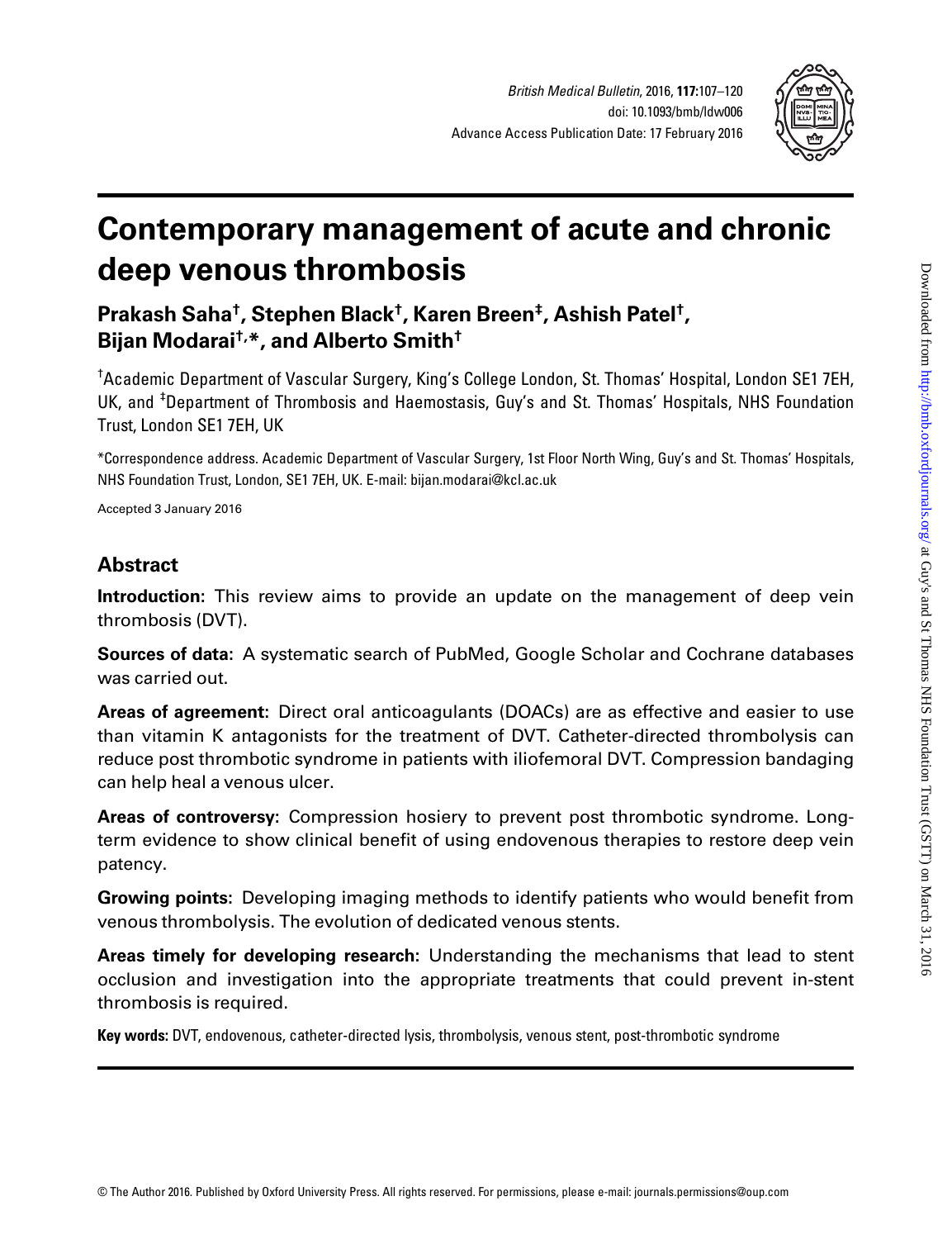# Introduction

Deep venous thrombosis (DVT) is a common condition estimated to affect around 100 000 patients each year in the UK $<sup>1</sup>$  $<sup>1</sup>$  $<sup>1</sup>$  It can lead to death through</sup> pulmonary embolism and rarely limb loss through phlegmasia cerulea dolens. The chronic sequelae of DVT, known as post-thrombotic syndrome (PTS), includes persistent pain, swelling or ulceration that occurs in around half of patients within 2 years of a DVT.<sup>[2](#page-10-0)</sup> PTS is associated with significant morbidity and, together with venous thromboembolism, carries a financial burden to the NHS costing an esti-mated £[1](#page-10-0) billion per year to treat.<sup>1</sup>

Vessel wall injury, stasis and blood hypercoagulability are considered important instigators of venous thrombosis, with more recent evidence suggesting that 'sterile' inflammation has a pivotal role in this pathology.<sup>3</sup> Mechanical (stretch or surgery) or chemical (cytokine storm from sepsis) activation of the endothelium leads to local up-regulation of procoagulant proteins, surface adhesion molecules and cytokine production that results in the accumulation of neutrophils and platelets, forming the nidus for thrombus formation. The neutrophils at the site of thrombus formation create a scaffold for thrombus propagation through the release of DNA (neutrophil extracellular traps, NETs) which, together with the cross-linked fibrin, capture red cells to form the main body of the thrombus.<sup>[4](#page-10-0)</sup> The neutrophils also release damage-associated molecular patterns (DAMPs) that act as danger signals to promote further inflammation<sup>[5](#page-10-0)</sup> including the infiltration of mononuclear phagocytes that orchestrate thrombus resolution.[3](#page-10-0) This involves a slow process of tissue organization that aims to recanalize the vein.[6](#page-10-0)

Although traditional anticoagulation and compression hosiery remain the cornerstone of treatment, the management options for deep venous disease are expanding. In the acute setting, the new direct oral anticoagulants (DOACs) appear to be a more attractive alternative to vitamin K antagonists (VKA), while percutaneous interventional procedures have shown promise in reducing long-term complications with minimal risks of bleeding. In the chronic post-thrombotic limb, also, there has been a

greater impetus to treat symptomatic patients using invasive treatments that are designed to reduce the morbidity caused by PTS.

This review aims to provide a brief overview of the management options that are now available to patients with both acute and chronic venous disease, with particular emphasis on the minimally invasive endovenous interventions that are being increasingly used.

# Acute DVT

#### Medical management

Parenteral anticoagulation, with low molecular weight heparin, followed by a VKA has been the mainstay of medical treatment for patients presenting with an acute DVT. This regimen is designed to prevent thrombus propagation and reduce the risk of embolization, allowing the thrombus to resolve naturally. The use of VKAs such as warfarin can be cumbersome for patients, however, as it requires frequent laboratory monitoring to ensure that an adequate level of anticoagulation is achieved (using the international normalized ration, INR). The level of anticoagulation can be difficult to predict and it is estimated that only 50% of patients taking a VKA at any one time are within 0.5 INRs of the expected therapeutic range.<sup>[7](#page-10-0)</sup> As a result, there is a risk of recurrent thrombosis or bleeding in patients with sub-therapeutic or high INRs. In addition, the many food and drug interactions with VKAs can limit their efficacy. DOACs have been developed to overcome some of these problems.<sup>8</sup> They do not require laboratory monitoring, have no food interactions and appear to have few drug interactions. Noninferiority studies comparing their use to current standard treatment of LMWH, followed by a VKA, have shown that they have similar rates VTE recurrence and bleeding,  $9-11$  $9-11$  with the risk of intracranial haemorrhage appearing to be lower with DOACs compared with VKA in particular. The direct factor Xa inhibitors, Rivaroxaban (Bayer AG) and Apixaban (Pfizer/Bristol-Myers Squibb), and the direct thrombin inhibitor, Dabigatran (Boehringer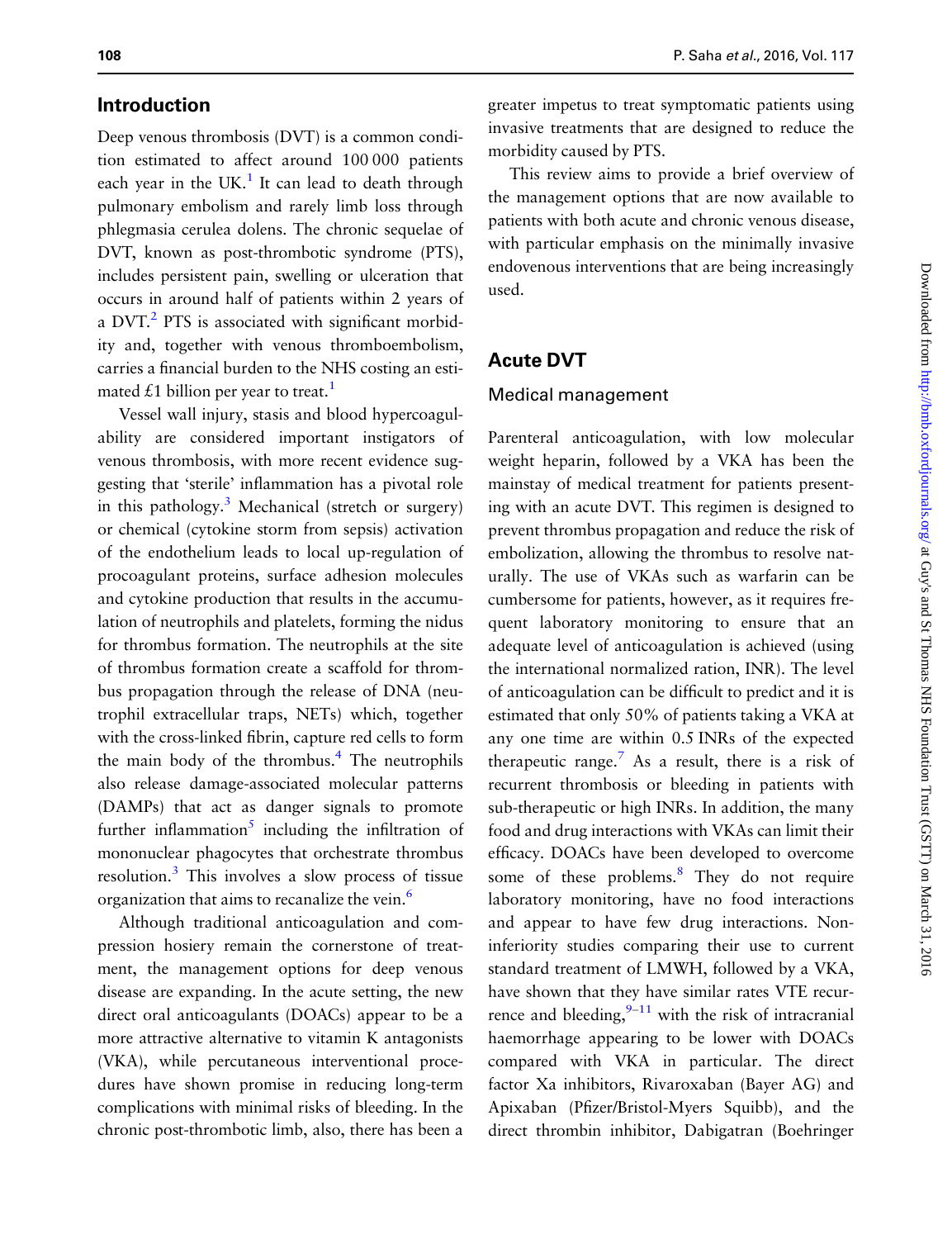Ingelheim), are currently licenced and approved by NICE for use in the UK for venous thromboembolism (VTE, NICE technology appraisals TA 267, 327 and 341).

The DOACs are not without drawbacks. They cannot be used in patients with severe renal impairment (creatinine clearance <15 ml/min); they are more expensive than VKA per tablet; they are not yet recommended for treatment of cancer-associated VTE and are not known to be safe in pregnancy or breastfeeding. A recent meta-analysis also suggests that there could be an increased risk of gastrointestinal bleeding associated with the use of dabigatran and rivaroxaban in the elderly.<sup>[12](#page-10-0)</sup> Perhaps their biggest problem is the lack of specific reversible agents. Antidotes are currently in development. $13,14$ DOACs are, however, likely to be increasingly used in the future as they are easier to use in the community as they need no monitoring and enable an 'all-oral' approach to treatment.<sup>[15](#page-10-0)</sup>

# Thrombolysis

The mechanisms that lead to development of PTS after DVT are not completely understood. It has been suggested that early removal of thrombus after the index event can prevent a sustained high venous pressure and preserve or limit damage to venous valves, which is thought to contribute to  $PTS<sub>16,17</sub>$  $PTS<sub>16,17</sub>$  $PTS<sub>16,17</sub>$ Since the first report of transcatheter thrombolysis in the early  $1990s<sub>18</sub><sup>18</sup>$  there have been a number of studies that have shown benefit for this therapy. A recent Cochrane Review analysed 17 controlled trials that randomised a total of 1103 people with acute DVT (within 21 days of onset of symptoms) to receive thrombolysis or anticoagulant treatment.<sup>19</sup> Fewer people developed PTS in the lysis group at 6 months (number needed to treat 5) compared with anticoagulation alone.

Thrombolysis for DVT is now generally performed with a catheter positioned directly in the thrombus as opposed to systemic lytic therapy using a cannula inserted in a vein away from the thrombus.[20](#page-10-0)–[22](#page-10-0) This is thought to reduce the total amount of thrombolytic agent required to remove the thrombus and minimize haemorrhagic risk, though direct evidence for this is limited.<sup>[19,23](#page-10-0)</sup> Catheter-directed thrombolysis (CDT) starts with an ultrasoundguided venous puncture usually in the popliteal vein and uses fluoroscopic imaging to position the catheter appropriately. A check venogram is usually carried out 12–24 h after initiation of lysis to assess the degree of thrombus dissolution (Fig. [1](#page-3-0)). The decision can then be taken whether to continue with CDT or to use alternative endovenous treatments aimed at rapidly re-establishing vein lumen patency (discussed below).

There is currently no standardization for the concentration of lytic agent (or type) that should be used or the infusion volume and rate, both of which are likely to impact on the success and complications associated with lysis. We use a maximum dose of 1 mg tissue plasminogen activator (tPA) diluted in normal saline and administered at a volume of 10 ml/h. All patients should be counselled about the risks of bleeding prior to starting treatment (around 1.5- to 2-fold increased risk of major bleeding com-pared with anticoagulation<sup>[24](#page-11-0)</sup>) and are usually placed on a high dependency unit while undergoing therapy. Some have, however, advocated use of monitoring on a general vascular ward.<sup>[21](#page-10-0)</sup>

### Adjunctive treatments to thrombolysis

Contemporary surgical management of acute DVT includes the use of pharmacomechanical adjuncts (PMAs), venoplasty, and endovenous stents together with CDT. These are employed to help remove thrombus and restore vein patency when CDT alone has not been wholly effective. PMAs include rotational, rheolytic and ultrasound-enhanced devices, which are designed to minimize both the time of CDT and the amount of lytic required.<sup>[25](#page-11-0)</sup> Rotational devices include the Amplatz thrombectomy device (Microvena) and Trerotola device (Arrow International), which use a rotating helix to macerate the thrombus, while rheolytic devices such as the Angio-Jet device (Possis) generate a pressure gradient to form a high pressure jet that can fragment the thrombus, which is then aspirated. Ultrasound-enhanced devices, such as the EKOS Endowave (EKOS) partially fragment the thrombus with high-frequency,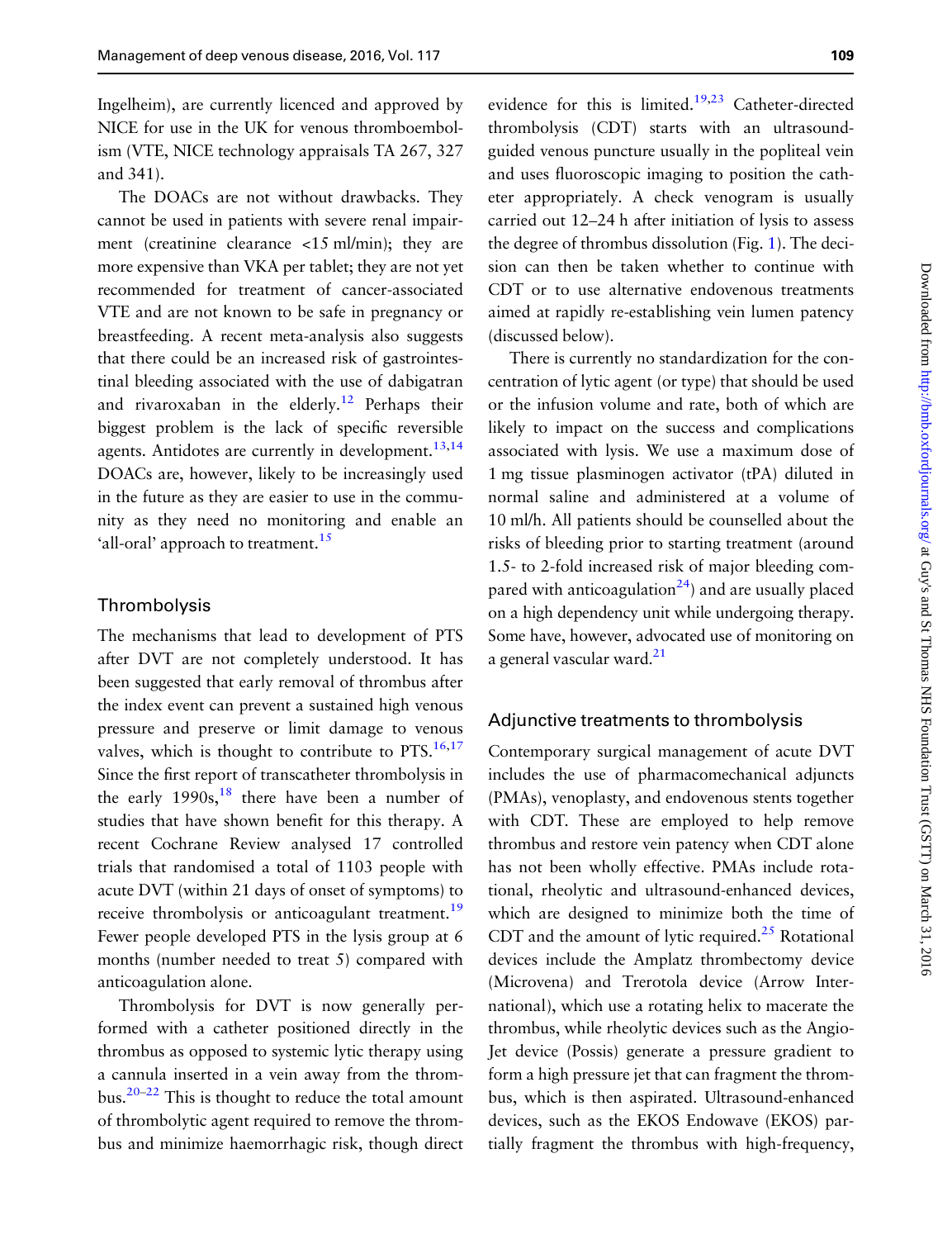<span id="page-3-0"></span>

Fig. 1 Thrombolysis for acute iliocaval DVT. Computed tomography with contrast showing a DVT around a previously inserted permenant IVC filter (A). Digital subtraction venography shows absent venous flow in the IVC, iliac and femoral veins up to the level of the filter (B and C). An EKOS lysis catheter was used to enhance catheter-directed thrombolysis (D). A repeat venogram performed 24 h later demonstrated flow in the popliteal, femoral and external iliac veins (E and F). A venous stent was inserted for a residual filling defect in the common iliac vein (G). Repeat venography demonstrated restoration of blood flow in the deep venous system (H–J). This was associated with resolution of patient symptoms.

low-energy ultrasound, which can enhance lytic therapy in vitro.<sup>[26](#page-11-0)</sup> A recent randomized trial has, however, failed to show benefit of this technique in man.<sup>[27](#page-11-0)</sup> There is a paucity of robust long-term data demonstrating the effectiveness of PMT devices for the treatment of DVT and no direct comparison of one device versus another. Until patient benefit has been clearly demonstrated in large clinical trials, the added costs will limit their use.

Venoplasty and stenting have a role in treating a subset of patients with an underlying stenosis (May-Thurner's or Cockett's syndrome) or those with residual thrombosis.<sup>28,29</sup> Balloon venoplasty is used to macerate thrombus, predilate the vein prior to stenting and post-dilate an inserted stent. The principles for treating venous disease are different to

the approach when treating arterial pathology. There is high elastic recoil in the veins, which generally always requires placement of a stent. The first generation of dedicated venous stents has excellent short-term patency results, and this appears to correlate with a reduction in symptoms.  $30,31$  There are, however, no reliable methods to demonstrate a functional stenosis and identify those in whom a stent would be most beneficial. In three recent randomized trials, comparing medical and surgical therapy, PMAs, venoplasty and stenting were used at the discretion of the treating physician.<sup>32–[34](#page-11-0)</sup> The selective use of these techniques could improve patient outcomes.

The first contemporary randomized control trial (RCT) to report their results for CDT was the single-centre TORPEDO study.<sup>[32](#page-11-0)</sup> One hundred and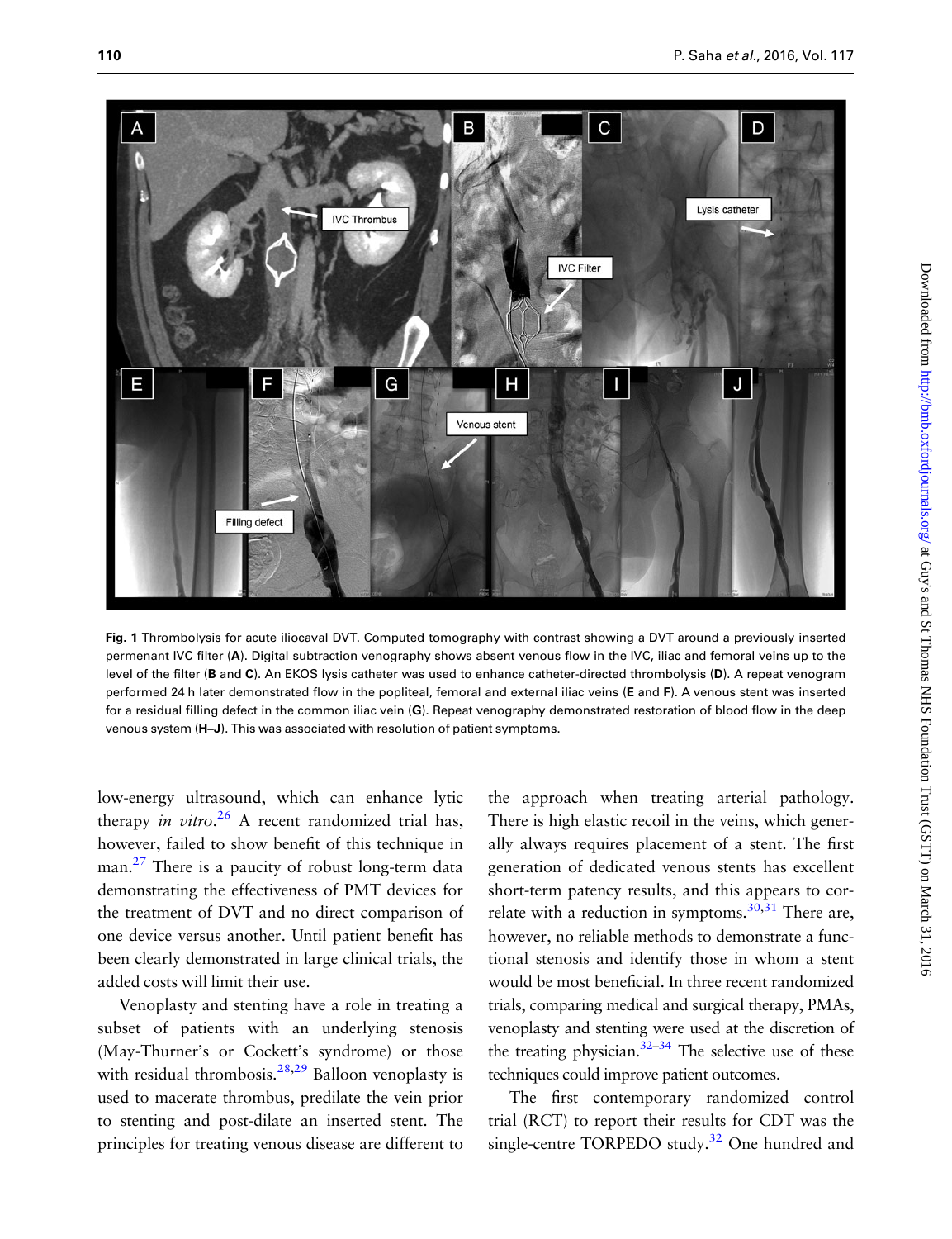eighty-three patients with symptomatic DVT were randomized to receive endovascular treatment plus anticoagulation or anticoagulation alone. Recurrent thrombosis and PTS developed in significantly fewer patients in the interventional group (4.5 vs. 16% and 6.8 vs. 29.6%, respectively) at 30 months. A subsequent study, the CaVenT trial, had a multicentre design with 209 patients enrolled.<sup>[35](#page-11-0)</sup> PTS was significantly lower in the lysis group compared with control at 2 years (41.1 vs. 55.6%). The modest reduction in PTS, though significant, may have been the result of the inclusion of 'proximal' DVT patients without an affected iliac segment, while use of venous stenting was limited. Results from the larger ATTRACT trial, a multicentre study carried out in the USA with 694 patients are awaited, $34$  but this trial also includes patients with femoral DVT not extending into the iliac veins (who we may treat with anticoagulation alone). The term 'proximal' DVT is probably out dated and should be changed to one that more accurately represents the anatomical location of the thrombus that would help guide intervention. The lower extremity thrombosis (LET) classification is a tool that has been proposed for stratification of thrombus into Classes I–IV based on the vessels that are affected by DVT. $36,37$  $36,37$  $36,37$  Based on this system, we advocate treatment in patients with Class III (iliofemoral thrombosis) or Class IV (caval thrombosis) disease. Future studies would benefit from more standardized inclusion criteria, a consensus of how best to measure the degree and rate of clot dissolution, and ensure that PTS is measured using a validated scoring system, the Villalta Score, alongside other objective measures of post-thrombotic complications.<sup>[38](#page-11-0)</sup>

#### Selecting patients for treatment

NICE guideline CG144 currently recommends that thrombolysis is considered for patients with symptomatic ileofemoral DVT if they have symptoms of <14 days, good functional status, life expectancy >1 year and low bleeding risk. Strict selection criteria are required to identify patients who are suitable for endovascular venous intervention. It is therefore likely that appropriate surgical treatments are often

underused. Recent studies show only around 15% of DVT patients eligible for intervention received appropriate treatment in a UK centre. $39$  One reason for this is perhaps the variability in presentation, signs and symptoms of DVT patients, the lack of awareness of potential interventions, and a paucity of local resources and expertise.

Lytic therapy is only effective in fibrin-rich thrombi, which are thought to be fresh, and tPAs will not help dissolve the collagen that accumulates in an organized thrombus. Some patients are likely to resolve their thrombi faster than others; therefore, thrombus 'age' may have little bearing on thrombus structure and fibrin/collagen content. This could explain why patients respond differently to lysis. We, and others, are developing imaging methods to characterize the structure of thrombi *in vivo*. Magnetic resonance  $T_1$  mapping, in particular, has potential to help identify thrombi suitable for lysis, and we are currently looking to translate this and other MR sequences into the clinic. $40-42$  $40-42$  $40-42$  In the meantime, to help stratify patients who may benefit from intervention and removal of thrombus, we have developed the BLAST tool to better identify patients who are suitable for DVT lysis (Table [1\)](#page-5-0). These factors should all be considered: Bleeding risk, Life expectancy, Anatomy, Severity and Time of symptoms of the DVT before treatment is offered.

# Chronic venous disease

#### Post-thrombotic syndrome

The measures discussed so far are designed to prevent or limit the incidence and severity of PTS. This should remain a treatment goal for all patients presenting with acute DVT together with minimizing the risk of embolic events. Historically, however, enthusiasm for these treatments was tempered by the perceived complication rate, and therefore, the incidence of PTS remains high. Estimations of PTS range from 20 to 50% of DVT patients at 2 years, suggesting that up to 50 000 new patients suffer some form of these chronic problems each year in the UK.<sup>1,2</sup> Long-term severity of PTS is greatest in patients with an iliofemoral DVT, high body mass index, recurrent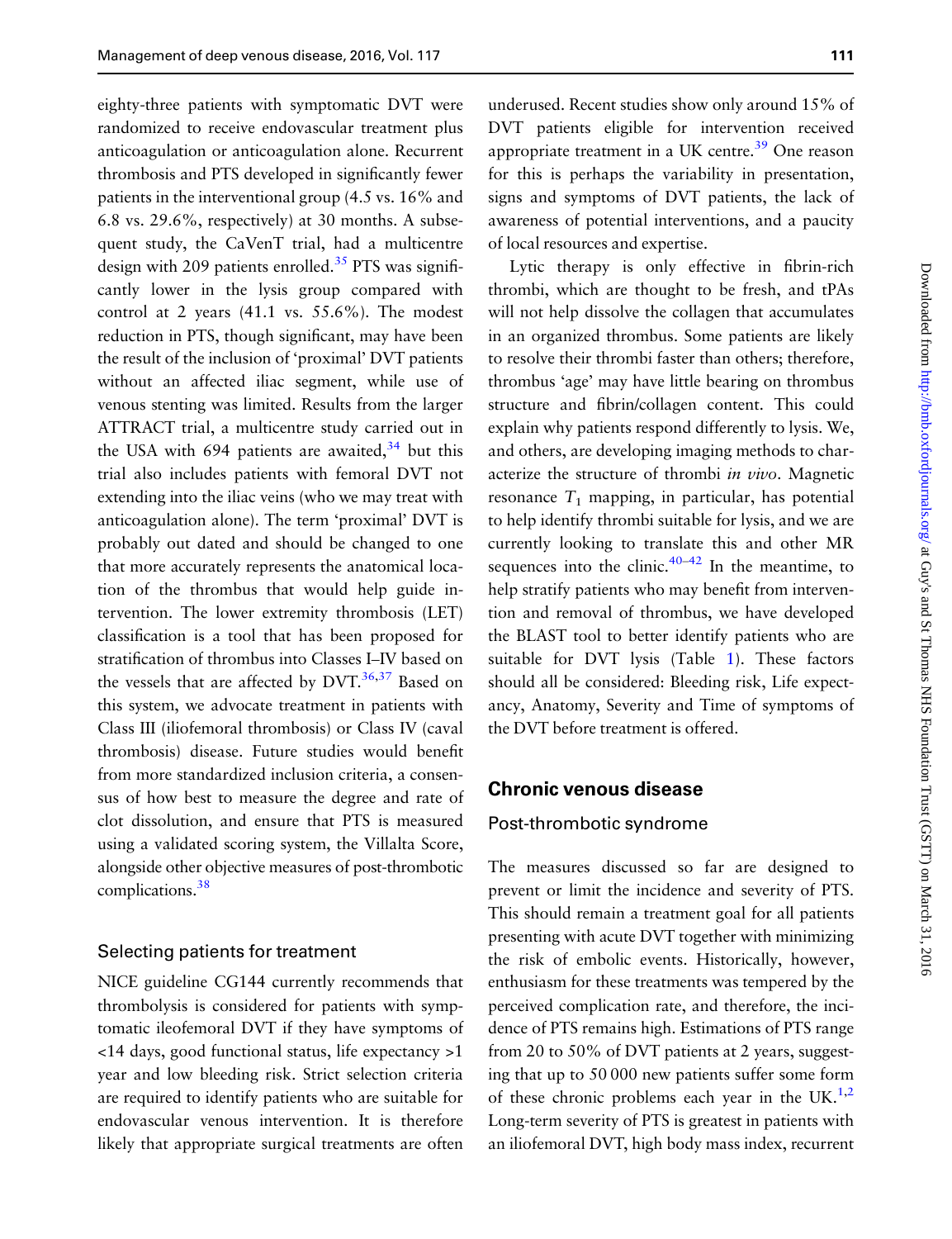| B            | Bleeding risk   | Patients in whom lysis is considered should be evaluated for potential haemorrhage. Active or<br>recent bleeding, recent major surgery, trauma, pregnancy and lesions with the potential to<br>bleed (e.g. cancers) are all potential contraindications to lysis.                                                                                                                                                     |
|--------------|-----------------|-----------------------------------------------------------------------------------------------------------------------------------------------------------------------------------------------------------------------------------------------------------------------------------------------------------------------------------------------------------------------------------------------------------------------|
| L            | Life expectancy | Aggressive therapy to prevent PTS in patients with a very short life expectancy is less likely to be<br>beneficial. Patients with significant co-morbidities, for example those with respiratory<br>problems may find difficulty lying prone. Our cut-off point is usually a year, however, this is<br>a soft indication and patients are considered on a case-by-case basis.                                         |
| A            | Anatomy of DVT  | The anatomical extent of DVT should be considered before lysis. Patients with acute thrombus<br>located in the cava or iliac vessels should primarily be considered for lytic treatment. Patients<br>with popliteal or calf DVT should be anticoagulated.                                                                                                                                                             |
| <sub>S</sub> | Severity of DVT | Patients with clinically severe thrombosis that is life, limb or organ threatening should be<br>considered for emergency treatment. When pain and swelling are severe enough to prevent<br>walking and activities of daily living, lytic treatment should also be considered. In these<br>situations, patients must be made aware of the risks and benefits of surgery to make an<br>appropriately informed decision. |
| T            | Timing          | Timing since symptoms of DVT can be subjective, but inclusion criteria for many trials in this<br>area range from 14 to 21 days. We recommend lysis to be considered in patients with<br>thrombi 'aged' 14 days or less and on a case-by-case basis if the thrombus is older.                                                                                                                                         |

<span id="page-5-0"></span>Table 1 BLAST Tool for the identification of patients suitable for venous thrombolysis

DVT, old age and female  $sex<sup>43</sup>$  $sex<sup>43</sup>$  $sex<sup>43</sup>$  and is associated with a severely impaired quality of life.<sup>[44](#page-11-0)</sup> Importantly, DVT is not exclusively a disease affecting the elderly with an annual incidence of VTE in the 15– 44 years age group of 1.49 per  $1000<sup>45</sup>$  There are significant direct and indirect health costs associated with thrombotic disease, with an estimated 2 million workdays lost in the USA each year in patients with severe PTS.<sup>[46](#page-11-0)</sup> In one small study, ∼90% of patients with iliofemoral DVT were unable to work because of leg symptoms 10 or more years after the episode of thrombosis.[47](#page-11-0)

#### Conservative treatments

Apart from the traditional treatment of leg elevation and bed rest, compression therapy is a non-invasive method of reducing venous hypertension with the aim of preventing PTS. Therapies include elastic stockings, bandages and intermittent pneumatic devices designed to compress the superficial and deep veins. A recent multicentre RCT examining 401 patients has shown that progressive compression with maximal pressure at the calf is more effective than traditional compression stockings with higher pressure at the ankle, in improving symptoms in

patients with chronic venous insufficiency.<sup>48</sup> However, despite a number of small studies and individual clinical reports suggesting that elastic compression stockings (ECS) can improve patient symptoms and prevent PTS, the SOX trial, a multicentre, randomized, placebo-controlled trial to establish whether ECS can prevent PTS after proximal DVT, has sug-gested otherwise.<sup>[49](#page-11-0)</sup> The cumulative incidence of PTS in this trial was 14.2% in patients wearing ECS compared with 12.7% in controls. Although this was the largest and only placebo-controlled study examining a role for ECS, its findings have caused controversy, and ECS are still recommended by many. The low compliance rate (56% used compression for 3 or more days a week) has been suggested as one reason why there were no observed differences between groups, and this may because compression hosiery is difficult to apply, can be uncomfortable for some patients and requires replacement every few months.

Less controversial is the use of compression bandaging to improve ulcer healing. Four-layer compression bandaging with at least 40 mmHg pressure over a week is effective at improving ulcer healing,  $50$  and although there are a number of other methods to ensure adequate compression (two layer, three layer, paste bandages, high compression stockings, Unna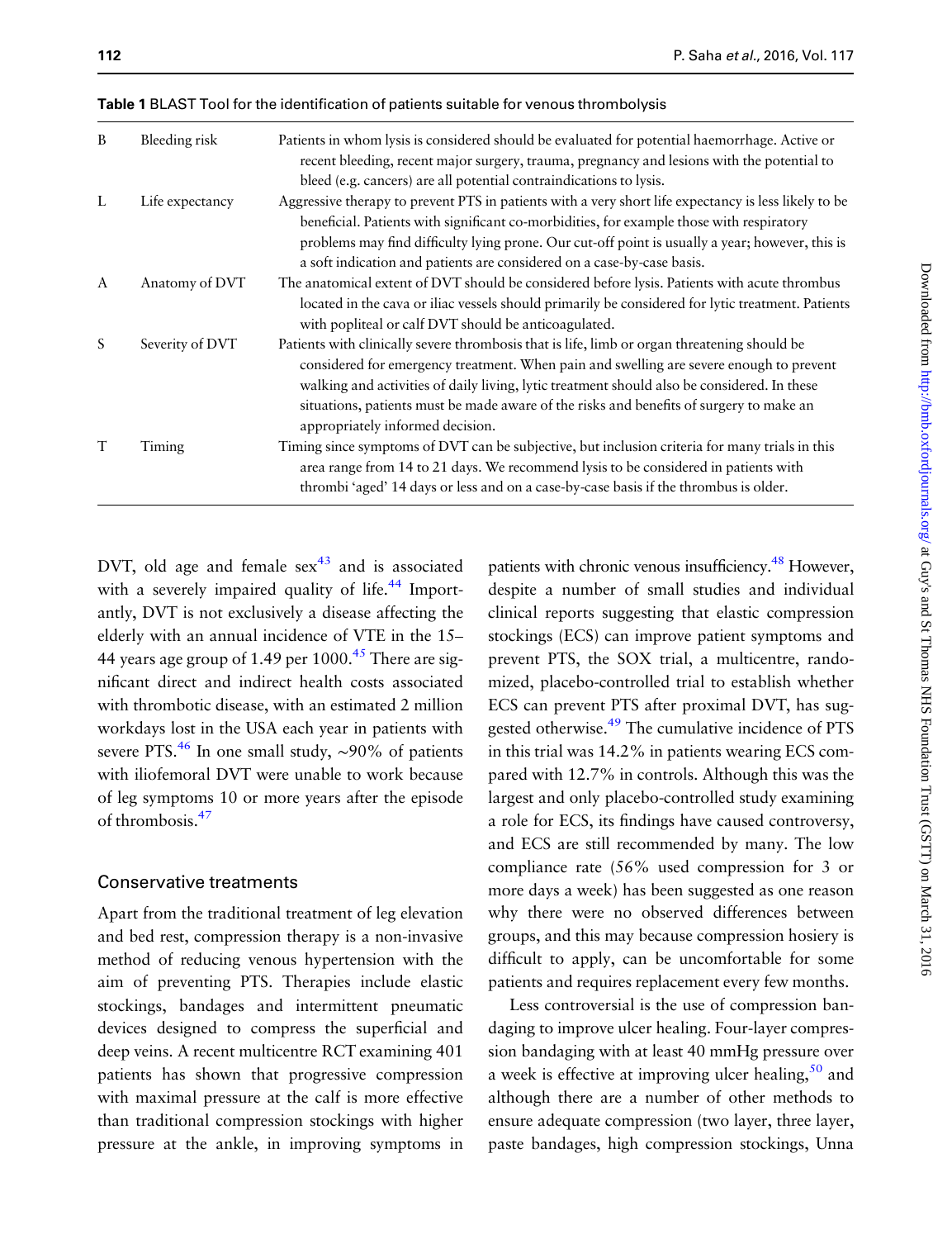boot), this still remains the gold standard for treating patients with leg ulceration. Surgical correction of superficial venous reflux does not confer benefit to ulcer healing in addition to compression bandaging, but reduces the recurrence of ulcers at 4 years.  $51$ Patients with healed ulcers should therefore be evaluated for superficial venous disease and treated accordingly.

An array of commercially available dressings such as alginate, foam dressings, hydrocolloid dressings, silver-donating dressings are some of the ulcer dressings that are sometimes used in the community, though few have shown significant benefit. $52,53$ Topical cadexomr iodine in addition to compression and zinc oxide impregnates paste bandages appear to be the exception, although some patients complain of local side effects, particularly with zinc. $54,55$  $54,55$  $54,55$ 

#### Medical treatments

Current standard treatment remains use of anticoagulatants to prevent recurrence. Venoactive drugs such as naftazone and calcium dobesilate are rarely used in the UK, but more commonly prescribed in other countries. They are designed to decrease capillary permeability and/or improve venous tone. A Cochrane Review concluded that in patients without ulceration there is a lack of sufficient evidence to justify their use.<sup>56</sup> Horse chestnut extract (HCSE) may, however, be effective at reducing oedema, pain and itching.<sup>[56](#page-12-0)</sup> Other medications that reduce oedema have been used in trials and include micronized purified flavonoid fraction  $(MPFF)$ ,  $57$ calcium dobesilate<sup>[58](#page-12-0)</sup> and red vine leaf extract.<sup>[59](#page-12-0)</sup> A recent clinical practice guideline from the European Society of Vascular Surgery recommended that venotonic drugs should be considered in patients with pain and swelling caused by chronic venous disease.<sup>[60](#page-12-0)</sup>

#### Surgical intervention

A number of pathophysiological outcomes can occur following DVT. The thrombus can completely resolve with minimal scarring to vein; the thrombus fails to resolve but adequate collaterals form, relieving symptoms; the thrombus partially resolves with

recanalization, but leaves a residual outflow obstruction that does not affect valve function; a significant proximal post-thrombotic occlusion/stenosis causes distal valvular dysfunction due to vessel dilatation and haemodynamic changes; or venous reflux occurs because of valvular damage, secondary to inflammatory mediated fibrosis (occurring as the thrombus resolves). Combinations of these outcomes are likely to occur in individual venous segments of a DVT-affected limb and may reflect the heterogeneity in the severity of PTS between patients.

Deep venous reconstruction can involve open surgery, percutaneous balloon angioplasty and stenting, or a combination of both. Stenotic or occlusive lesions may be treated as well as valve incompetence and with advancements in technology (e.g. the development of dedicated venous stents) this is a rapidly growing field within vascular surgery. Invasive treatments for chronic deep venous disease are, however, reserved for those with severe clinical symptoms and signs that have been objectively measured. The decision to offer invasive treatment should be made by a multi-disciplinary team and based upon the patient's pre-morbid condition, the anatomical extent of disease, the likelihood of symptomatic improvement and the potential of the patient to enter into a commitment of post-operative anticoagulation and ultrasound surveillance. The post-thrombotic patients who are treated in this manner have limited function and a severe Villalta score prior to intervention and patients need to be advised of the potential to re-intervene and the risks of bleeding and in stent thrombosis. It is rare that their symptoms worsen following intervention, but the decision to proceed to surgery ultimately rests with the patient with their long-term improvement and ulcer healing being the goal.

#### Venous stenting

Venous stenting is usually a percutaneous intervention that involves traversing the occluded vein lumen with a wire using radiological guidance. Patients are placed in pneumatic compression boots and anticoagulated with unfractionated heparin prior to the procedure. Intravascular ultrasound (IVUS) is routinely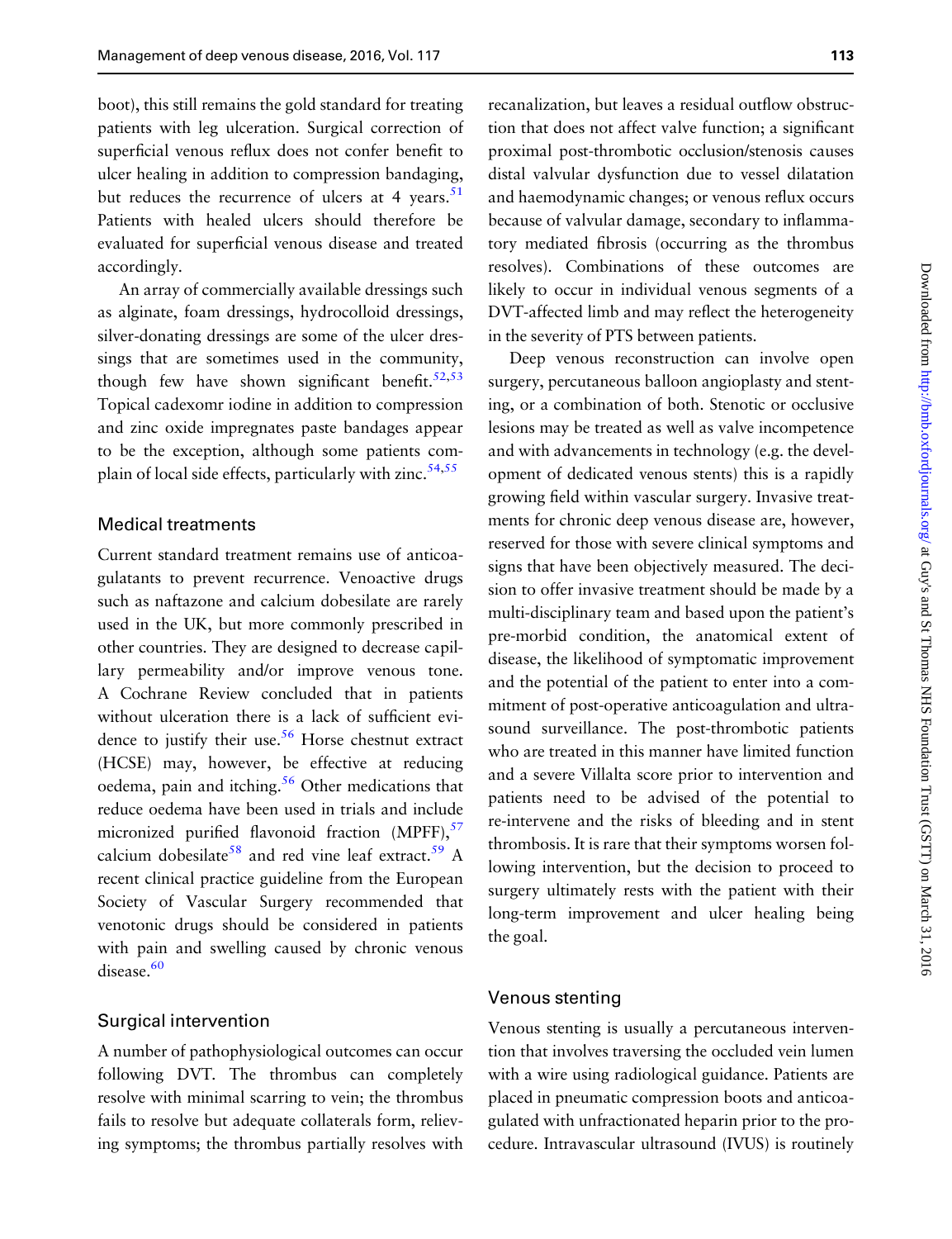used by some operators to assess venous anatomy prior to intervention and to identify landing zones free of thrombotic disease that can not readily be seen on venography (Fig. 2). A high-pressure balloon is then inflated to create an adequate lumen within the vein, which is supported by placement of an uncovered bare metal stent. Post-dilation balloon venoplasty is routinely performed. Stent integrity is confirmed using IVUS and venography carried out to demonstrate adequate clearance of contrast agent. We believe that failure to be meticulous at checking stent placement, including an assessment of an adequate inflow at the time of insertion, is associated with poor outcomes. Treatment doses of lowmolecular weight heparin are given to the patient post-operatively, and the patient is scanned with duplex ultrasonography the next day.

Until recently, a rigid braided stent made of cobalt, chromium and nickel was used, but the firstgeneration dedicated Nitinol venous stents are now available (Fig. [3\)](#page-8-0). These have been designed to have rigidity to prevent external compression, but are also flexible to account for the curvature of the pelvis and groin. Medium- and long-term results from studies using these new devices are awaited, and it remains to be seen what the optimal design of a venous stent should be. Technical success from 17 studies evaluating stenting in the veins of over 2000 limbs, ranges between 87 and  $100\%$ ,  $31,61-76$  $31,61-76$  $31,61-76$  $31,61-76$  Primary patency (an open stent without any additional procedures) is between 50 and 94%; primary assisted patency (an open stent but additional procedures are required to prevent occlusion) between 76 and 90%, and secondary patency (an open stent that required an



Fig. 2 Intravascular ultrasound (IVUS). (A) Appearance of normal vein, (B) appearance of 'webs' in a post-thrombotic vein, (C) occluded post thrombotic venous segment (now traversed with a wire) before stenting, (D) appearance of a venous stent in a previously occluded segment.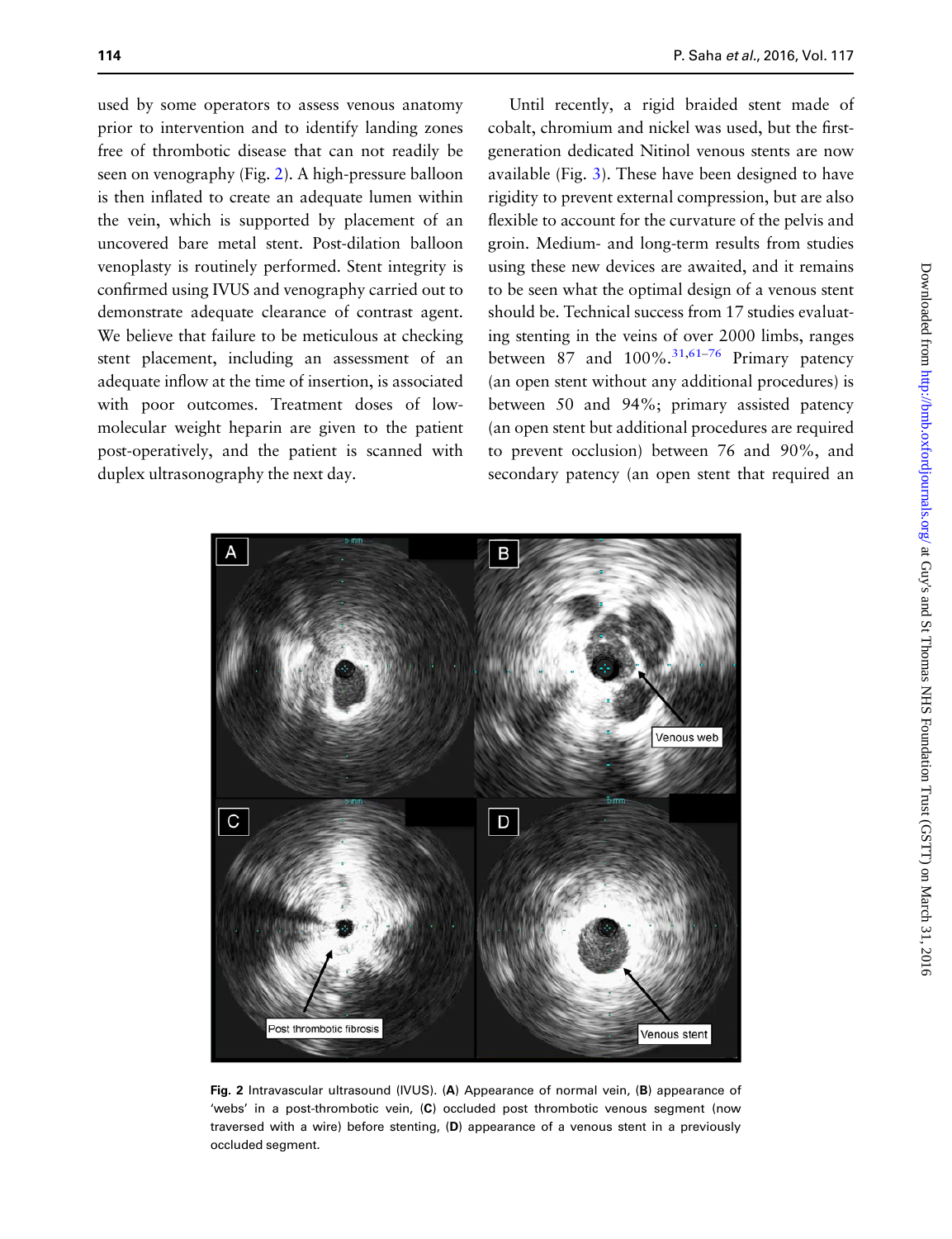<span id="page-8-0"></span>

Fig. 3 Deep venous reconstruction. Computed tomography with contrast showing total reconstruction of the deep venous system using venous stents following a previous extensive iliocaval DVT.

additional procedure following occlusion) between 72 and 82% in follow-up ranging from 2 to 120 months. $31,61-76$  $31,61-76$  $31,61-76$  $31,61-76$  These studies often, however, include patients with symptomatic non-occlusive, non-thrombotic (May-Thurner's) lesions and compare results alongside patients with occluded postthrombotic limbs. The latter are significantly harder to treat. The severity and complexity of the lesion being treated should be considered when analysing results between studies. Cumulative patency rates when reported (of both thrombotic and nonthrombotic lesions) should be treated with caution.

There is a need to understand why stents occlude. Reasons are likely to include patient-based factors (such as the presence of a coagulopathy), as well as technical considerations (such as the need for an adequate inflow and outflow); but important other factors have probably yet to be identified. It is imperative that patients are compliant with anticoagulation following intervention to reduce the risk of re-thrombosis, although the optimal length of post-operative anticoagulation is unknown. We use warfarin for 1 year unless a longer duration is indicated due to other patient factors. The use of the DOACs and antiplatelet medications in these patients remains unknown and warrants investigation in a controlled trial.

Ultimately, the most relevant end point in the assessment of venous stenting is clinical outcome. Hard measures, such as ulcer healing, vary from 47 to 100%, while overall improvement of pain is seen in around half of patients, and a reduction in swelling varying between 32 and  $61\%$ .<sup>60</sup> Studies in the future should be designed to include robust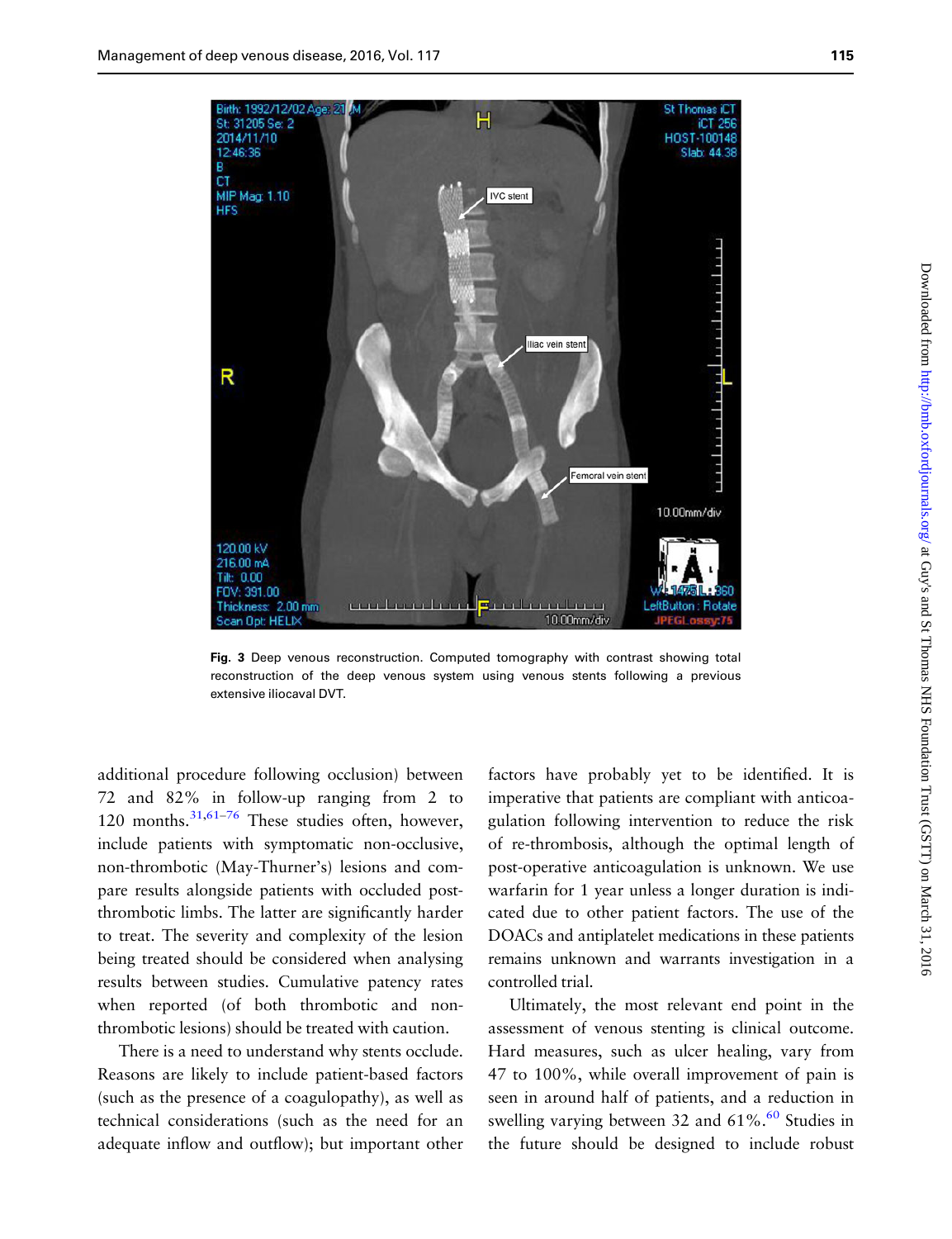quality of life scores to examine whether there is significant improvement following intervention. Patient expectation should, however, be tempered as it is unlikely that a chronic post-thrombotic limb will ever be completely normal, even with a patent stent. The main aims of treatment should be to improve symptoms and limb function.

#### Open surgery

Open surgical options to treat deep venous disease include femoro-femoral bypass (Palma bypass when saphenous vein is used), femoro-iliac-infrahepatic inferior vena cava bypass, common femoral vein patch plasty (with or without an arterio-venous fistula), valvuloplasty and transposition or transplantation of a valve containing venous segment. There is a paucity of data regarding outcomes in these patients and the skill set for performing these procedures is concentrated into a few specialist centres. Open surgical repairs for chronic venous obstructions are generally currently offered if endovascular treatments are not possible (e.g. if the iliac vein is occluded as a result of an iatrogenic injury that involved ligation or clipping of the veins, or in patients with true venous hypoplasia).<sup>[77](#page-12-0)</sup> Similar to venous stenting, consideration should be made regarding the need for adequate inflow and outflow. Patients should also be prepared for an arteriovenous fistula, which may be necessary to keep the bypass open by maintaining high flow. Data from a single centre shows 5-year primary and secondary patency range from 44 to 86% depending on the location of the bypass.<sup>[78](#page-12-0)</sup> Early occlusions were seen in 17% of patients, though clinical scores improved with graft patency.

#### Surgery on deep venous valves

There have been a number of techniques that have been described to repair, replace or create a venous valve in the lower limb. Studies are generally small, and patients are often treated during management of both the superficial and deep system. Similar to venous bypass procedures, the skill set for these operations is exclusive to specific centres. Although results in the short term appear favourable, ulcer healing rates vary between 54 and 100% up to 5 years. $\frac{60}{1}$  $\frac{60}{1}$  $\frac{60}{1}$  In the long-term, surgery in patients with primary valve insufficiency appears to be more successful than those with PTS.<sup>[79](#page-13-0)</sup> Patients should be treated with compression therapy and anticoagulation after surgery. Percutaneous techniques that use mechanical and bioprosthetic venous valves, implanted using a transcatheter technique with a vascular stent for valve attachment, have been developed, but none have so far shown success in the clinic.<sup>[80](#page-13-0)</sup> A more promising technique will, perhaps, be through the percutaneous construction of a new valve using the native vein wall, and a clinical trial is awaited.<sup>[81](#page-13-0)</sup> Understanding the genetic and molecular regulation of vein valve development may also lead to novel treatment options for the generation of biological valves or the maintenance of existing valves damaged by pathology. $82$ 

# Conclusions

The recent introduction of DOACs has changed the medical management of DVT patients, who were previously reliant on VKAs. With laboratory monitoring no longer required, patients and physician attention have been focused on using these new anticoagulants, and UK guidelines are rapidly changing to incorporate these drugs as part of best medical practice. To some extent, this has detracted attention away from the other paradigm shift in the area, which has been the development of dedicated minimally invasive technology to treat deep venous disease in both the acute and chronic setting. In selected patients, these percutaneous treatments have the potential to minimize the risk of developing PTS and can effectively treat those who have established complications. The haemorrhagic risks associated with thrombolytic medication, although still present, appear lower if lysis is targeted directly into the thrombus. Novel imaging methods, for example MR  $T_1$  mapping, are also being developed to better identify patients in whom lysis has the greatest potential. While use of adjunctive procedures to CDT may confer patient benefit, evidence from well-constructed clinical trials is lacking. These are only likely to emerge if experience in the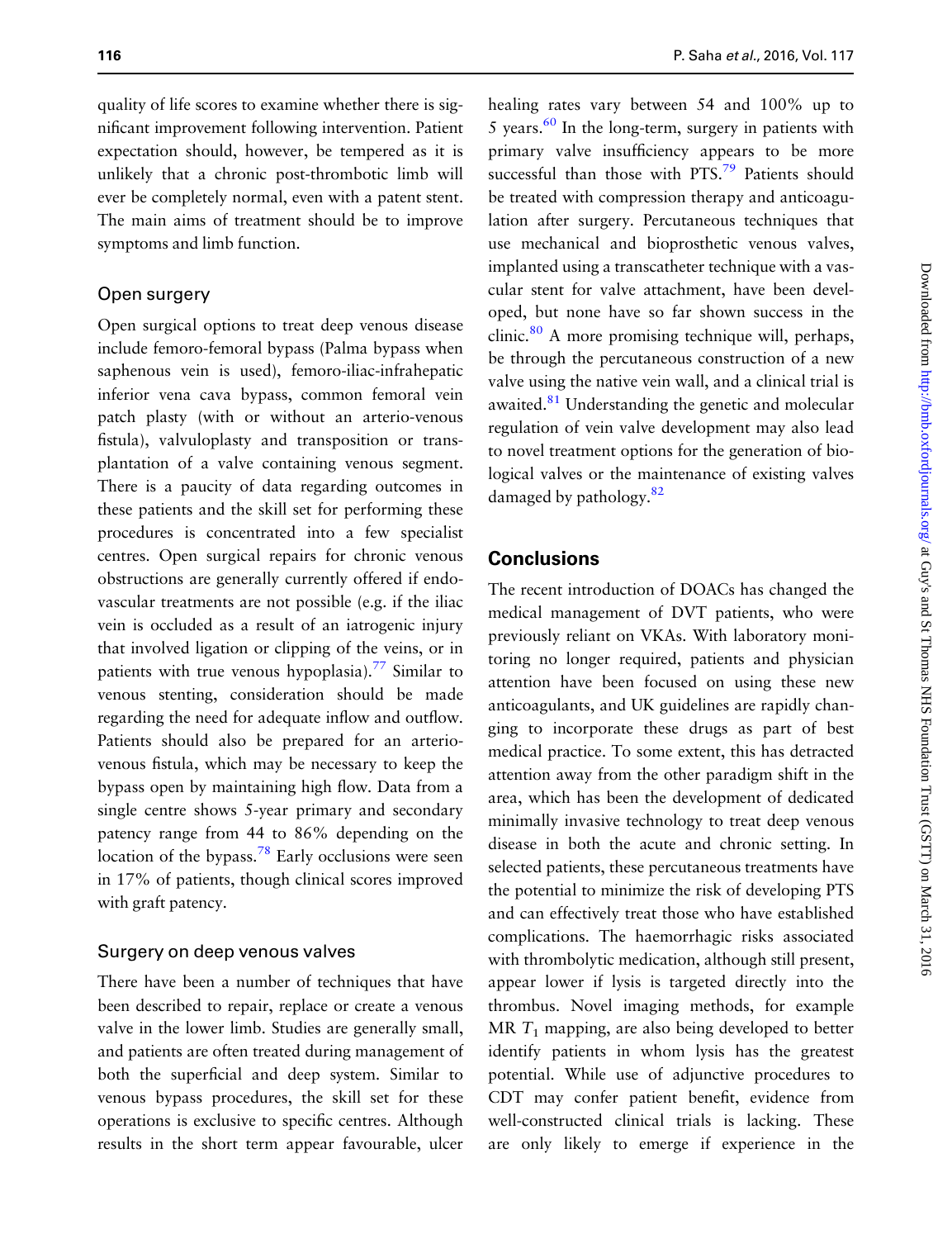<span id="page-10-0"></span>surgical treatment of DVT is focussed into a few specialist centres. These centres will need specific infrastructure and cross-disciplinary support from physicians and healthcare workers to establish a safe and robust service. Improvements in the design of venous stents, through structural changes and/or drug coating, are likely to translate into better patency rates (mirroring those seen in arteries); however, the most important test for any new technology will be to show a sustained long-term improvement in clinical outcomes.

# Conflict of interest statement

S.B., Consultancy contracts with Veniti, Cook Medical, Medtronic, Optimed and Volcano; P.S., Honorarium from Bayer Healthcare, Cook Medical and Veniti.

# **References**

- 1. Cohen AT, Agnelli G, Anderson FA, et al. Venous thromboembolism (VTE) in Europe. The number of VTE events and associated morbidity and mortality. Thromb Haemost 2007;98:756–64.
- 2. Ashrani AA, Heit JA. Incidence and cost burden of post-thrombotic syndrome. *J Thromb Thrombolysis* 2009;28:465–76.
- 3. Saha P, Humphries J, Modarai B, et al. Leukocytes and the natural history of deep vein thrombosis: current concepts and future directions. Arterioscler Thromb Vasc Biol 2011;31:506–12.
- 4. Fuchs TA, Brill A, Duerschmied D, et al. Extracellular DNA traps promote thrombosis. Proc Natl Acad Sci USA 2010;107:15880–5.
- 5. Engelmann B, Massberg S. Thrombosis as an intravascular effector of innate immunity. Nat Rev Immunol 2013;13:34–45.
- 6. Modarai B, Burnand KG, Humphries J, et al. The role of neovascularisation in the resolution of venous thrombus. Thromb Haemost 2005;93:801–9.
- 7. Rose PE. Audit of anticoagulant therapy. J Clin Pathol 1996;49:5–9.
- 8. Lang KJ, Saha P, Roberts LN, et al. Changing paradigms in the management of deep vein thrombosis. Br J Haematol 2015;170:162–74.
- 9. Bauersachs R, Berkowitz SD, Brenner B, et al. Oral rivaroxaban for symptomatic venous thromboembolism. N Engl J Med 2010;363:2499–510.
- 10. Schulman S, Kearon C, Kakkar AK, et al. Dabigatran versus warfarin in the treatment of acute venous thromboembolism. N Engl J Med 2009;361:2342–52.
- 11. Agnelli G, Buller HR, Cohen A, et al. Oral apixaban for the treatment of acute venous thromboembolism. N Engl J Med 2013;369:799–808.
- 12. Sharma M, Cornelius VR, Patel JP, et al. Efficacy and harms of direct oral anticoagulants in the elderly for stroke prevention in atrial fibrillation and secondary prevention of venous thromboembolism: systematic review and meta-analysis. Circulation 2015;132:194–204.
- 13. Schiele F, van Ryn J, Canada K, et al. A specific antidote for dabigatran: functional and structural characterization. Blood 2013;121:3554–62.
- 14. Mo Y, Yam FK. Recent advances in the development of specific antidotes for target-specific oral anticoagulants. Pharmacotherapy 2015;35:198–207.
- 15. Yeh CH, Gross PL, Weitz JI. Evolving use of new oral anticoagulants for treatment of venous thromboembolism. Blood 2014;124:1020–8.
- 16. Meissner MH, Manzo RA, Bergelin RO, et al. Deep venous insufficiency: the relationship between lysis and subsequent reflux. J Vasc Surg 1993;18:596–605; discussion 6–8.
- 17. Popuri RK, Vedantham S. The role of thrombolysis in the clinical management of deep vein thrombosis. Arterioscler Thromb Vasc Biol 2011;31:479–84.
- 18. Okrent D, Messersmith R, Buckman J. Transcatheter fibrinolytic therapy and angioplasty for left iliofemoral venous thrombosis. J Vasc Interv Radiol 1991;2:195-7; discussion 8–200.
- 19. Watson L, Broderick C, Armon MP. Thrombolysis for acute deep vein thrombosis. Cochr Database Syst Rev 2014;1:CD002783.
- 20. Baekgaard N, Klitfod L, Broholm R. Safety and efficacy of catheter-directed thrombolysis. Phlebology/Venous Forum R Soc Med 2012;27(Suppl. 1):149–54.
- 21. Baekgaard N, Broholm R, Just S, et al. Long-term results using catheter-directed thrombolysis in 103 lower limbs with acute iliofemoral venous thrombosis. Eur J Vasc Endovasc Surg 2010;39:112–7.
- 22. Sillesen H, Just S, Jorgensen M, et al. Catheter directed thrombolysis for treatment of ilio-femoral deep venous thrombosis is durable, preserves venous valve function and may prevent chronic venous insufficiency. Eur J Vasc Endovasc Surg 2005;30:556–62.
- 23. Comerota AJ, Aldridge SC, Cohen G, et al. A strategy of aggressive regional therapy for acute iliofemoral venous thrombosis with contemporary venous thrombectomy or catheter-directed thrombolysis. J Vasc Surg 1994;20: 244–54.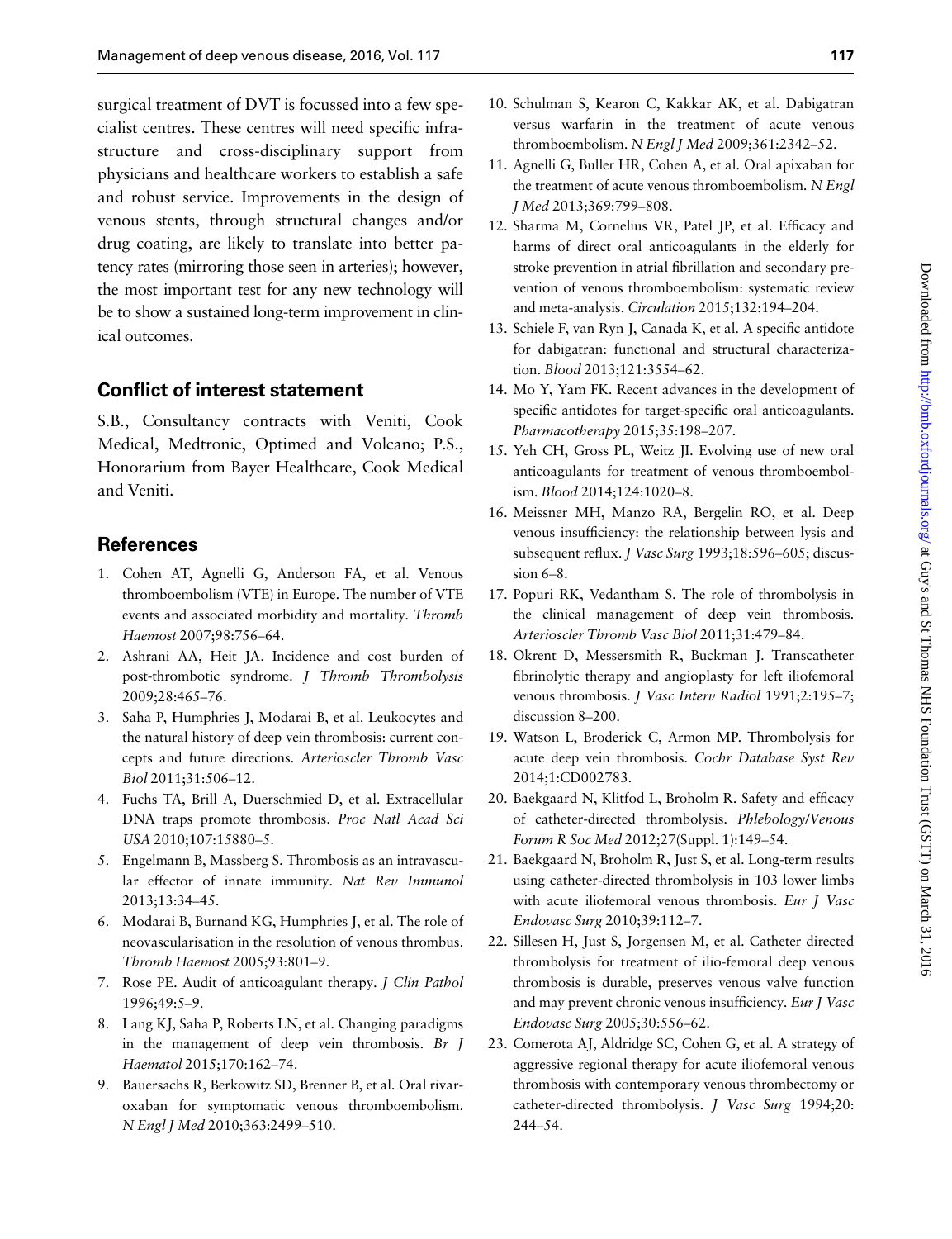- <span id="page-11-0"></span>24. Schulman S, Beyth RJ, Kearon C, et al. Hemorrhagic complications of anticoagulant and thrombolytic treatment: American College of Chest Physicians Evidence-Based Clinical Practice Guidelines (8th Edition). Chest 2008;133:257S–98S.
- 25. Karthikesalingam A, Young EL, Hinchliffe RJ, et al. A systematic review of percutaneous mechanical thrombectomy in the treatment of deep venous thrombosis. Eur J Vasc Endovasc Surg 2011;41:554–65.
- 26. Francis CW, Blinc A, Lee S, et al. Ultrasound accelerates transport of recombinant tissue plasminogen activator into clots. Ultrasound Med Biol 1995;21:419–24.
- 27. Engelberger RP, Spirk D, Willenberg T, et al. Ultrasound-assisted versus conventional catheter-directed thrombolysis for acute iliofemoral deep vein thrombosis. Circ Cardiovasc Interv 2015;8:e002027.
- 28. Baekgaard N, Broholm R, Just S. Indications for stenting during thrombolysis. Phlebology/Venous Forum R Soc Med 2013;28(Suppl. 1):112–6.
- 29. Baekgaard N, Just S, Foegh P. Which criteria demand additive stenting during catheter-directed thrombolysis? Phlebology/Venous Forum R Soc Med 2014;29:112–8.
- 30. O'Sullivan GJ, Sheehan J, Lohan D, et al. Iliofemoral venous stenting extending into the femoral region: initial clinical experience with the purpose-designed Zilver Vena stent. J Cardiovasc Surg 2013;54:255–61.
- 31. de Wolf MA, de Graaf R, Kurstjens RL, et al. Short-term clinical experience with a dedicated venous nitinol stent: initial results with the sinus-venous stent. Eur J Vasc Endovasc Surg 2015;50:518–26.
- 32. Sharifi M, Bay C, Mehdipour M, et al. Thrombus Obliteration by Rapid Percutaneous Endovenous Intervention in Deep Venous Occlusion (TORPEDO) trial: midterm results. J Endovasc Ther 2012;19:273–80.
- 33. Enden T, Sandset PM, Klow NE. Evidence-based practice for patients with severe venous thrombosis. Tidsskrift for Den Norske Laegeforening: Tidsskrift for Praktisk Medicin, ny Raekke 2012;132:1215–6.
- 34. Vedantham S, Goldhaber SZ, Kahn SR, et al. Rationale and design of the ATTRACT Study: a multicenter randomized trial to evaluate pharmacomechanical catheter-directed thrombolysis for the prevention of postthrombotic syndrome in patients with proximal deep vein thrombosis. Am Heart J 2013;165:523-30 e3.
- 35. Enden T, Haig Y, Klow NE, et al. Long-term outcome after additional catheter-directed thrombolysis versus standard treatment for acute iliofemoral deep vein thrombosis (the CaVenT study): a randomised controlled trial. Lancet 2012;379:31–8.
- 36. Arnoldussen CW, Wittens CH. An imaging approach to deep vein thrombosis and the lower extremity thrombosis

classification. Phlebology/Venous Forum R Soc Med 2012;27(Suppl. 1):143–8.

- 37. Strijkers RH, Arnoldussen CW, Wittens CH. Validation of the LET classification. Phlebology/Venous Forum R Soc Med 2015;30:14–9.
- 38. Jayaraj A, Meissner MH. A comparison of Villalta-Prandoni scale and venous clinical severity score in the assessment of post thrombotic syndrome. Ann Vasc Surg 2014;28:313–7.
- 39. Saunders JH, Arya PH, Abisi S, et al. Catheter-directed thrombolysis for iliofemoral deep vein thrombosis. Br J Surg 2013;100:1025–9.
- 40. Andia ME, Saha P, Jenkins J, et al. Fibrin-targeted magnetic resonance imaging allows in vivo quantification of thrombus fibrin content and identifies thrombi amenable for thrombolysis. Arterioscler Thromb Vasc Biol 2014;34:1193–8.
- 41. Saha P, Andia ME, Modarai B, et al. Magnetic resonance T1 relaxation time of venous thrombus is determined by iron processing and predicts susceptibility to lysis. Circulation 2013;128:729–36.
- 42. Phinikaridou A, Andia ME, Saha P, et al. In vivo magnetization transfer and diffusion-weighted magnetic resonance imaging detects thrombus composition in a mouse model of deep vein thrombosis. Circ Cardiovasc Imaging 2013;6:433–40.
- 43. Kahn SR. How I treat postthrombotic syndrome. Blood 2009;114:4624–31.
- 44. Ziegler S, Schillinger M, Maca TH, et al. Post-thrombotic syndrome after primary event of deep venous thrombosis 10 to 20 years ago. Thromb Res 2001;101:23–33.
- 45. Beckman MG, Hooper WC, Critchley SE, et al. Venous thromboembolism: a public health concern. Am J Prev Med 2010;38:S495–501.
- 46. Phillips T, Stanton B, Provan A, et al. A study of the impact of leg ulcers on quality of life: financial, social, and psychologic implications. J Am Acad Dermatol 1994;31:49–53.
- 47. O'Donnell TF Jr, Browse NL, Burnand KG, et al. The socioeconomic effects of an iliofemoral venous thrombosis. J Surg Res 1977;22:483–8.
- 48. Couzan S, Leizorovicz A, Laporte S, et al. A randomized double-blind trial of upward progressive versus degressive compressive stockings in patients with moderate to severe chronic venous insufficiency. J Vasc Surg 2012;56: 1344–50 e1.
- 49. Kahn SR, Shapiro S, Wells PS, et al. Compression stockings to prevent post-thrombotic syndrome: a randomised placebo-controlled trial. Lancet 2014;383:880–8.
- 50. O'Meara S, Cullum N, Nelson EA, et al. Compression for venous leg ulcers. Cochr Database Syst Rev 2012;11: CD000265.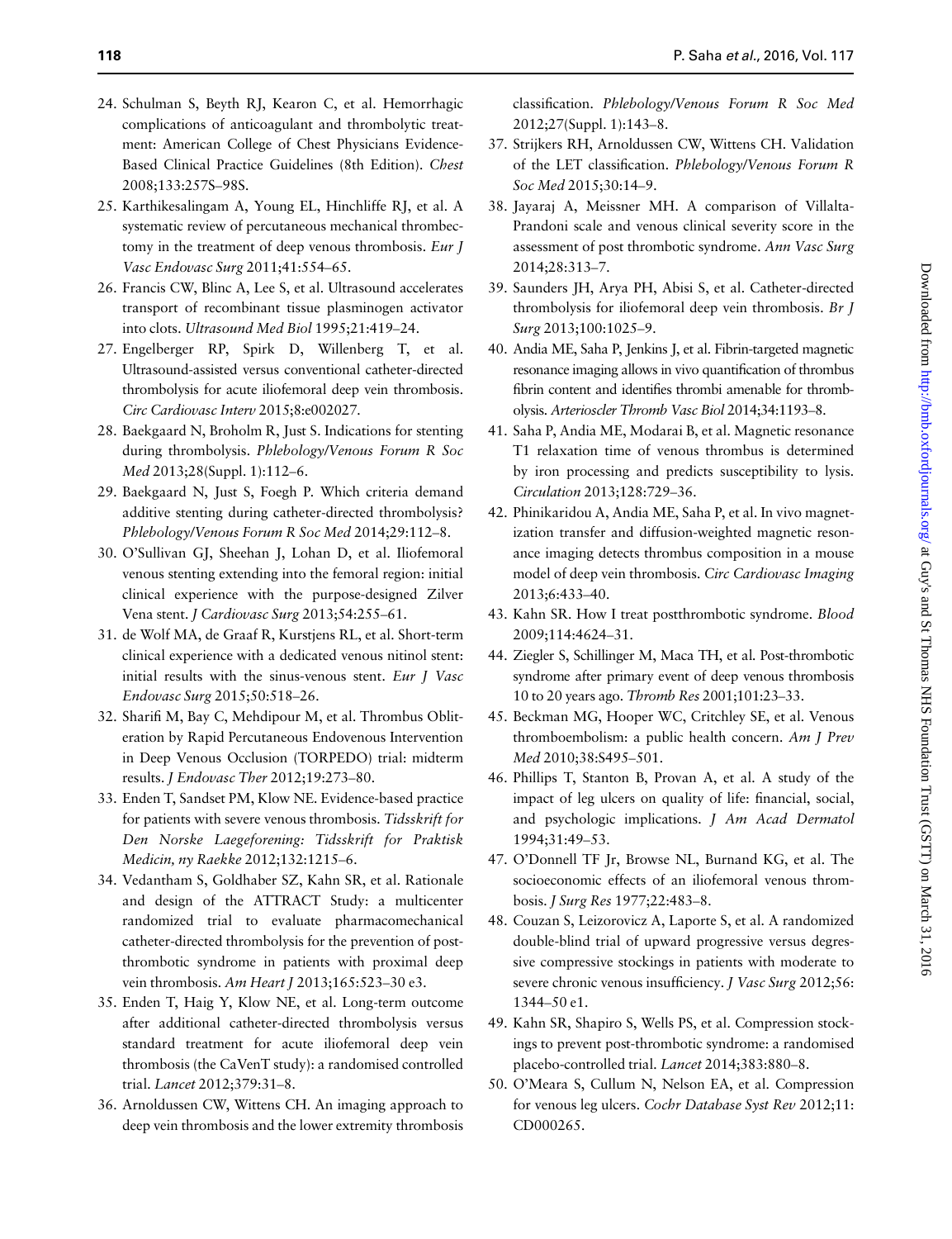- <span id="page-12-0"></span>51. Gohel MS, Barwell JR, Taylor M, et al. Long term results of compression therapy alone versus compression plus surgery in chronic venous ulceration (ESCHAR): randomised controlled trial. BMJ 2007;335:83.
- 52. O'Meara S, Martyn-St James M. Foam dressings for venous leg ulcers. Cochr Database Syst Rev 2013;5: CD009907.
- 53. O'Meara S, Martyn-St James M. Alginate dressings for venous leg ulcers. Cochr Database Syst Rev 2013;4: CD010182.
- 54. O'Meara S, Al-Kurdi D, Ologun Y, et al. Antibiotics and antiseptics for venous leg ulcers. Cochr Database Syst Rev 2010;CD003557.
- 55. Stacey MC, Jopp-Mckay AG, Rashid P, et al. The influence of dressings on venous ulcer healing—a randomised trial. Eur J Vasc Endovasc Surg 1997;13:174–9.
- 56. Martinez MJ, Bonfill X, Moreno RM, et al. Phlebotonics for venous insufficiency. Cochr Database Syst Rev 2005; CD003229.
- 57. Danielsson G, Jungbeck C, Peterson K, et al. A randomised controlled trial of micronised purified flavonoid fraction vs placebo in patients with chronic venous disease. Eur J Vasc Endovasc Surg 2002;23: 73–6.
- 58. Rabe E, Jaeger KA, Bulitta M, et al. Calcium dobesilate in patients suffering from chronic venous insufficiency: a double-blind, placebo-controlled, clinical trial. Phlebology/ Venous Forum R Soc Med 2011;26:162–8.
- 59. Rabe E, Stucker M, Esperester A, et al. Efficacy and tolerability of a red-vine-leaf extract in patients suffering from chronic venous insufficiency—results of a double-blind placebo-controlled study. Eur J Vasc Endovasc Surg 2011;41:540–7.
- 60. Wittens C, Davies AH, Baekgaard N, et al. Editor's Choice - management of chronic venous disease: clinical practice guidelines of the european society for vascular surgery (ESVS). Eur J Vasc Endovasc Surg 2015;49: 678–737.
- 61. Alhadad A, Kolbel T, Herbst A, et al. Iliocaval vein stenting: long term survey of postthrombotic symptoms and working capacity. J Thromb Thrombolysis 2011;31: 211–6.
- 62. de Graaf R, Arnoldussen C, Wittens CH. Stenting for chronic venous obstructions a new era. Phlebology/ Venous Forum R Soc Med 2013;28(Suppl. 1):117–22.
- 63. Hartung O, Loundou AD, Barthelemy P, et al. Endovascular management of chronic disabling ilio-caval obstructive lesions: long-term results. Eur J Vasc Endovasc Surg 2009;38:118–24.
- 64. Kurklinsky AK, Bjarnason H, Friese JL, et al. Outcomes of venoplasty with stent placement for chronic

thrombosis of the iliac and femoral veins: single-center experience. J Vasc Interv Radiol 2012;23:1009–15.

- 65. Lou WS, Gu JP, He X, et al. Endovascular treatment for iliac vein compression syndrome: a comparison between the presence and absence of secondary thrombosis. Korean J Radiol 2009;10:135–43.
- 66. Meng QY, Li XQ, Qian AM, et al. Endovascular treatment of iliac vein compression syndrome. Chin Med J 2011;124:3281–4.
- 67. Nayak L, Hildebolt CF, Vedantham S. Postthrombotic syndrome: feasibility of a strategy of imaging-guided endovascular intervention. J Vasc Interv Radiol 2012; 23:1165–73.
- 68. Nazarian GK, Austin WR, Wegryn SA, et al. Venous recanalization by metallic stents after failure of balloon angioplasty or surgery: four-year experience. Cardiovasc Intervent Radiol 1996;19:227–33.
- 69. Neglen P, Hollis KC, Olivier J, et al. Stenting of the venous outflow in chronic venous disease: long-term stent-related outcome, clinical, and hemodynamic result. J Vasc Surg 2007;46:979–90.
- 70. O'Sullivan GJ, Semba CP, Bittner CA, et al. Endovascular management of iliac vein compression (May-Thurner) syndrome. J Vasc Interv Radiol 2000;11:823–36.
- 71. Oguzkurt L, Ozkan U, Ulusan S, et al. Compression of the left common iliac vein in asymptomatic subjects and patients with left iliofemoral deep vein thrombosis. J Vasc Interv Radiol 2008;19:366–70; quiz 71.
- 72. Oguzkurt L, Tercan F, Ozkan U, et al. Iliac vein compression syndrome: outcome of endovascular treatment with long-term follow-up. Eur J Radiol 2008;68:487–92.
- 73. Raju S, Hollis K, Neglen P. Obstructive lesions of the inferior vena cava: clinical features and endovenous treatment. J Vasc Surg 2006;44:820–7.
- 74. Rosales A, Sandbaek G, Jorgensen JJ. Stenting for chronic post-thrombotic vena cava and iliofemoral venous occlusions: mid-term patency and clinical outcome. Eur J Vasc Endovasc Surg 2010;40:234–40.
- 75. Titus JM, Moise MA, Bena J, et al. Iliofemoral stenting for venous occlusive disease. J Vasc Surg 2011;53: 706–12.
- 76. Ye K, Lu X, Li W, et al. Long-term outcomes of stent placement for symptomatic nonthrombotic iliac vein compression lesions in chronic venous disease. J Vasc Interv Radiol 2012;23:497–502.
- 77. Gloviczki P, Kalra M, Duncan AA, et al. Open and hybrid deep vein reconstructions: to do or not to do? Phlebology/Venous Forum R Soc Med 2012;27(Suppl. 1): 103–6.
- 78. Garg N, Gloviczki P, Karimi KM, et al. Factors affecting outcome of open and hybrid reconstructions for